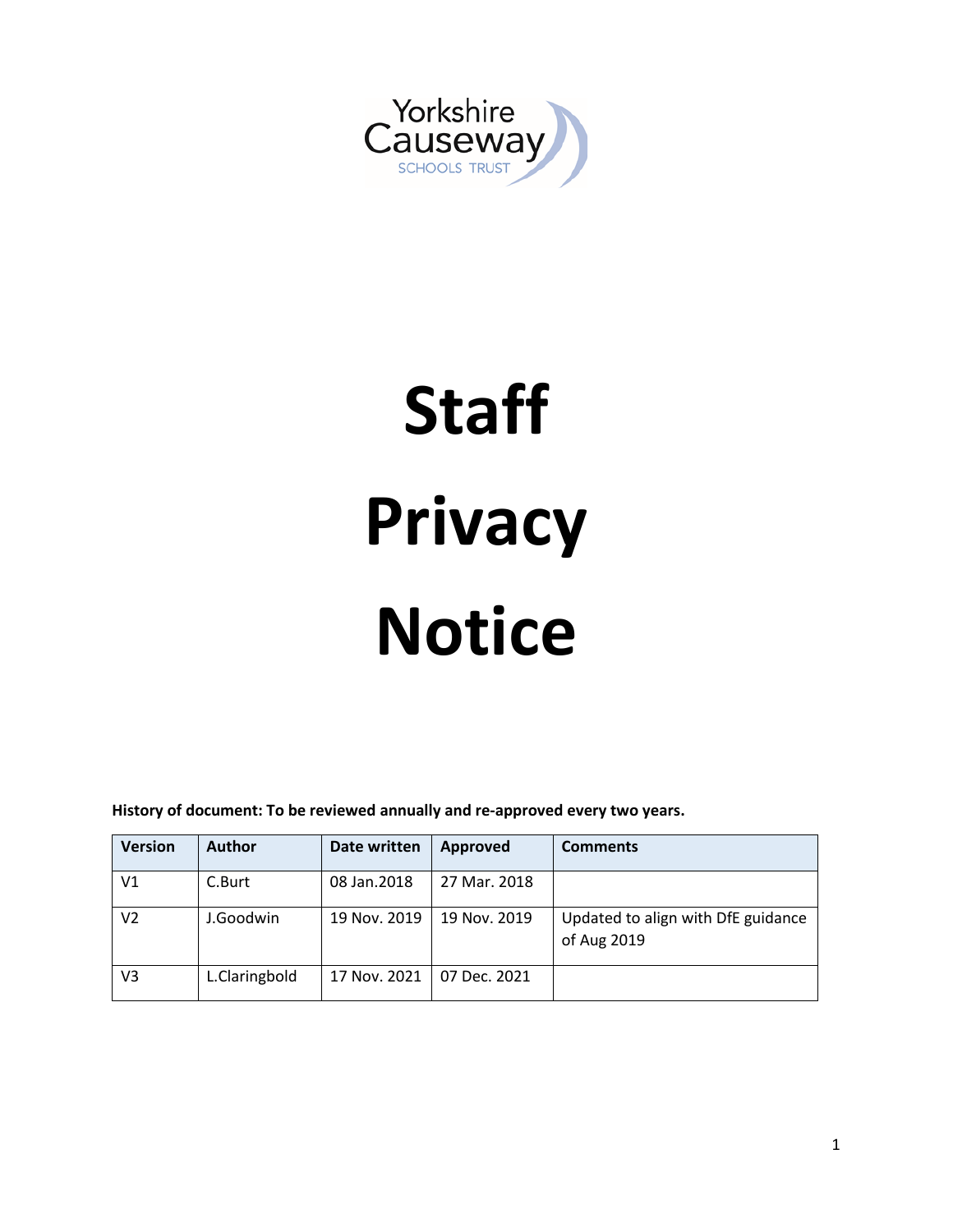# Contents

| 1.  |  |
|-----|--|
| 2.  |  |
| 3.  |  |
| 4.  |  |
| 5.  |  |
| 6.  |  |
| 7.  |  |
| 8.  |  |
| 9.  |  |
| 10. |  |
| 11. |  |
|     |  |
|     |  |
| 12. |  |
| 13. |  |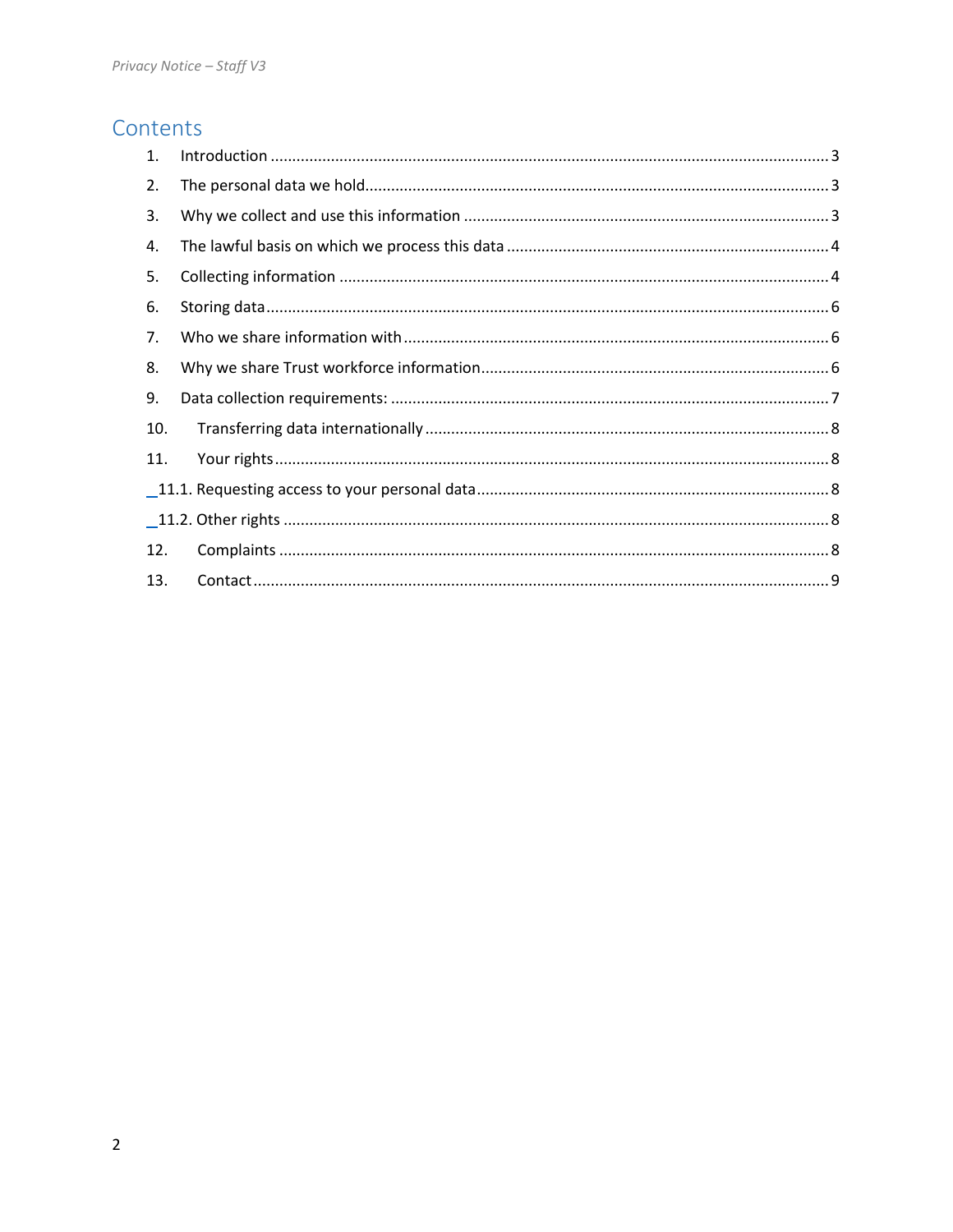# <span id="page-2-0"></span>1. Introduction

Under data protection law, individuals have a right to be informed about how the Trust uses any personal information that we hold about them. This privacy notice has been written to inform prospective, current, and former employees of Yorkshire Causeway Schools Trust (YCST) about how and why we process their personal data.

YCST is committed to ensuring that your privacy is protected. Should we ask you to provide certain information by which you can be identified, then you can be assured that it will only be used in accordance with this Privacy Notice.

YCST is the 'data controller' as defined by Article 4 (7) of the UK GDPR. This means we determine the purposes for which, and the manner in which, your personal data is processed. We have a responsibility to you and your personal data and will only collect and use this in ways which are compliant with data protection legislation.

Our data protection officer (DPO) is Jane Goodwin. *(Please see 'Contact' at the end of this policy)*

# <span id="page-2-1"></span>2. The personal data we hold

Personal data that we may collect, use, store and share (when appropriate) about members of the Trust workforce includes, but is not restricted to:

- personal information (such as name, employee or teacher number, national insurance number, gender, address, date of birth, emergency contact details, medical information)
- characteristics (such as ethnicity, language, nationality, country of birth, religion)
- next of kin and emergency contact numbers
- contract information (such as start dates, hours worked, post, roles and salary information)
- payroll information (such as bank account details and rates of pay)
- information about attendance (such as number of absences and reasons) and performance
- qualifications and employment records, including work history and, where relevant, subjects taught
- performance information
- photographs and videos
- CCTV images captured in school.

We may also hold data about members of the school workforce that we have received from other organisations, such as other schools, local authorities and the Department for Education.

#### <span id="page-2-2"></span>3. Why we collect and use this information

We use the information we collect and hold to: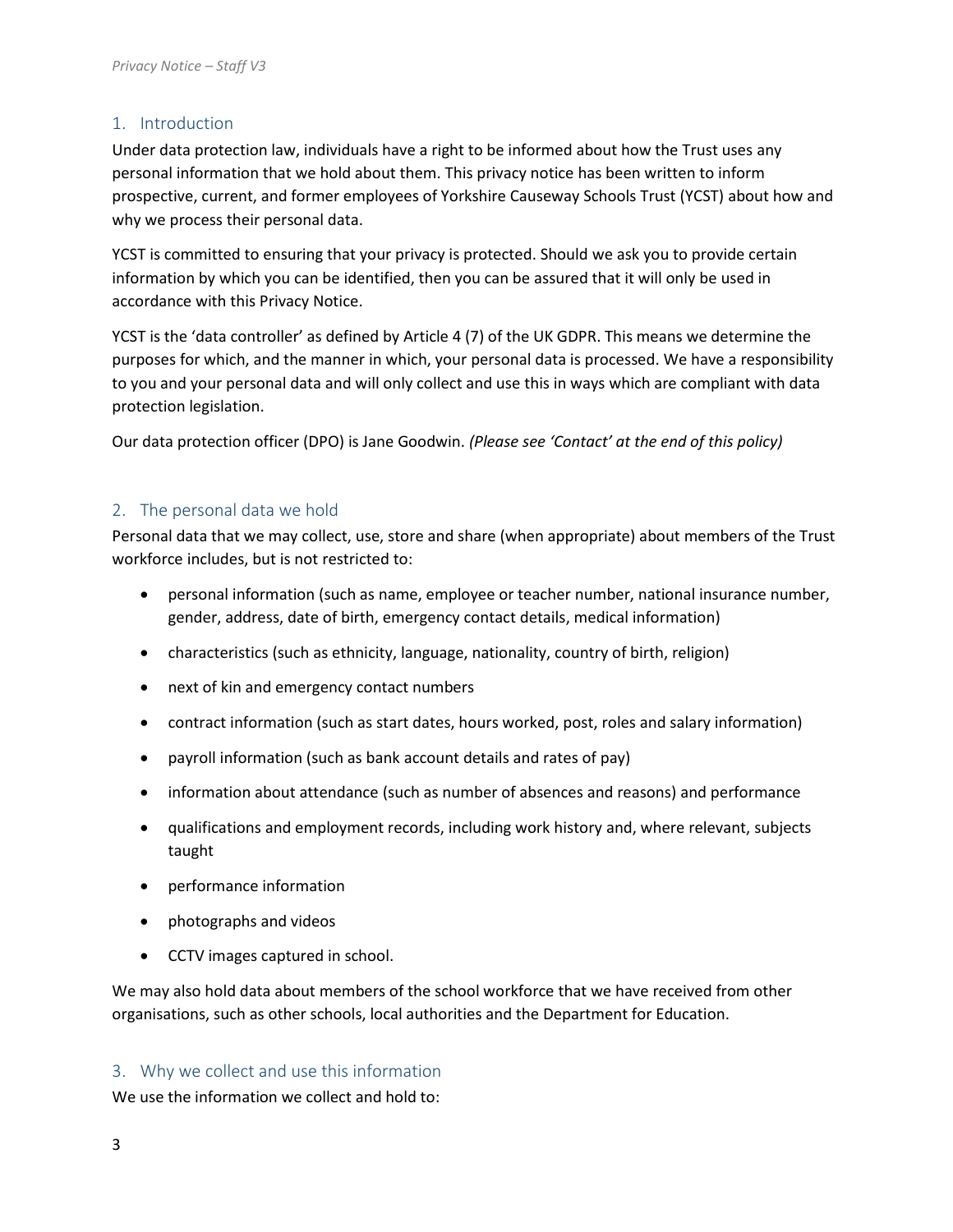- enable the development of a comprehensive picture of the workforce and how it is deployed
- inform the development of workforce policies (such as recruitment and retention)
- safeguard the workforce employed by the Trust
- comply with law regarding data sharing
- monitor official Email communications and internet use etc. for the purpose of ensuring compliance with the Trust's ICT Acceptable Use Policy
- enable individuals to be paid.

# <span id="page-3-0"></span>4. The lawful basis on which we process this data

We only collect and use personal data when the law allows us to. Most commonly, we process it where we need to comply with a legal obligation or where we need it to perform an official task in the public interest (such as providing education).

In order to fulfil our obligations associated with your employment we collect and process the data under Article 6(1)(b) (contractual obligation), Article 6 (1)(c) (legal obligation), Article 6 (1)(f) (legitimate interests), Article 9 (2)(b) (employment and social security and social protection law) and Article 9 (2)(g) (Reasons of substantial public interest – condition 18 (safeguarding of children and vulnerable people) of Part 2 of Schedule 1 of the DPA 2018) of the UK GDPR

We also collect and process the data referred to earlier under General Data Protection Regulation (GDPR) (Regulation (EU) 2016/679), Article 6 (1) (e), 'public task'.

The processing of special categories of personal data is covered by General Data Protection Regulation (GDPR) (Regulation (EU) 2016/679) Article 9 (2) (a).

Less commonly, we may also process personal data in situations where we have obtained consent to use it in a certain way or where we need to protect the individual's vital interests (or someone else's interests). Where we have obtained consent to use personal data, this consent can be withdrawn at any time. We will make this clear when we ask for consent, and explain how consent can be withdrawn.

Some of the reasons listed above for collecting and using personal data overlap, and there may be several grounds which justify our use of this data.

# <span id="page-3-1"></span>5. Collecting information

Whilst the majority of information we collect is mandatory, some of it is provided to us on a voluntary basis. In order to comply with General Data Protection Regulation, we will inform you whether you are required to provide certain information to us or if you have a choice in this.

We do not currently process any personal data through automated decision-making making or profiling. If this changes in the future, we will amend any relevant privacy notices in order to explain the processing to you, including your right to object to it.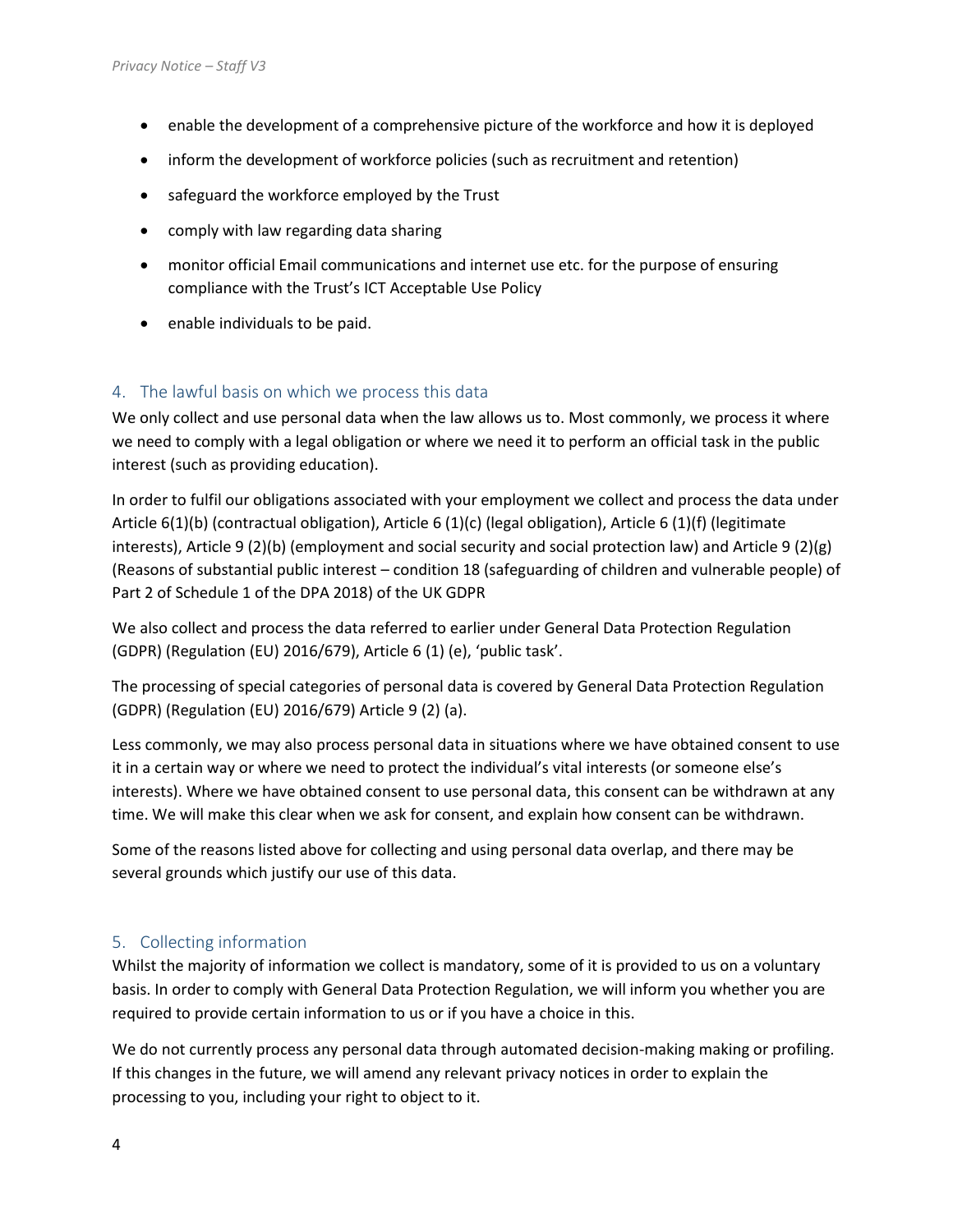For 'special category' data, we only collect and use it when we have both a lawful basis and one of the following conditions for processing as set out in data protection law:

- we have obtained your explicit consent to use your personal data in a certain way
- we need to perform or exercise an obligation or right in relation to employment, social security or social protection law
- we need to protect an individual's vital interests (i.e. protect your life or someone else's life), in situations where you're physically or legally incapable of giving consent
- the data concerned has already been made manifestly public by you
- we need to process it for the establishment, exercise or defence of legal claims
- we need to process it for reasons of substantial public interest as defined in legislation
- we need to process it for health or social care purposes, and the processing is done by, or under the direction of, a health or social work professional or by any other person obliged to confidentiality under law
- we need to process it for public health reasons, and the processing is done by, or under the direction of, a health professional or by any other person obliged to confidentiality under law
- we need to process it for archiving purposes, scientific or historical research purposes, or for statistical purposes, and the processing is in the public interest
- for criminal offence data, we will only collect and use it when we have both a lawful basis, as set out above, and a condition for processing as set out in data protection law. Conditions include:
- we have obtained your consent to use it in a specific way
- we need to protect an individual's vital interests (i.e. protect your life or someone else's life), in situations where you're physically or legally incapable of giving consent
- the data concerned has already been made manifestly public by you
- we need to process it for, or in connection with, legal proceedings, to obtain legal advice, or for the establishment, exercise or defence of legal rights
- we need to process it for reasons of substantial public interest as defined in legislation.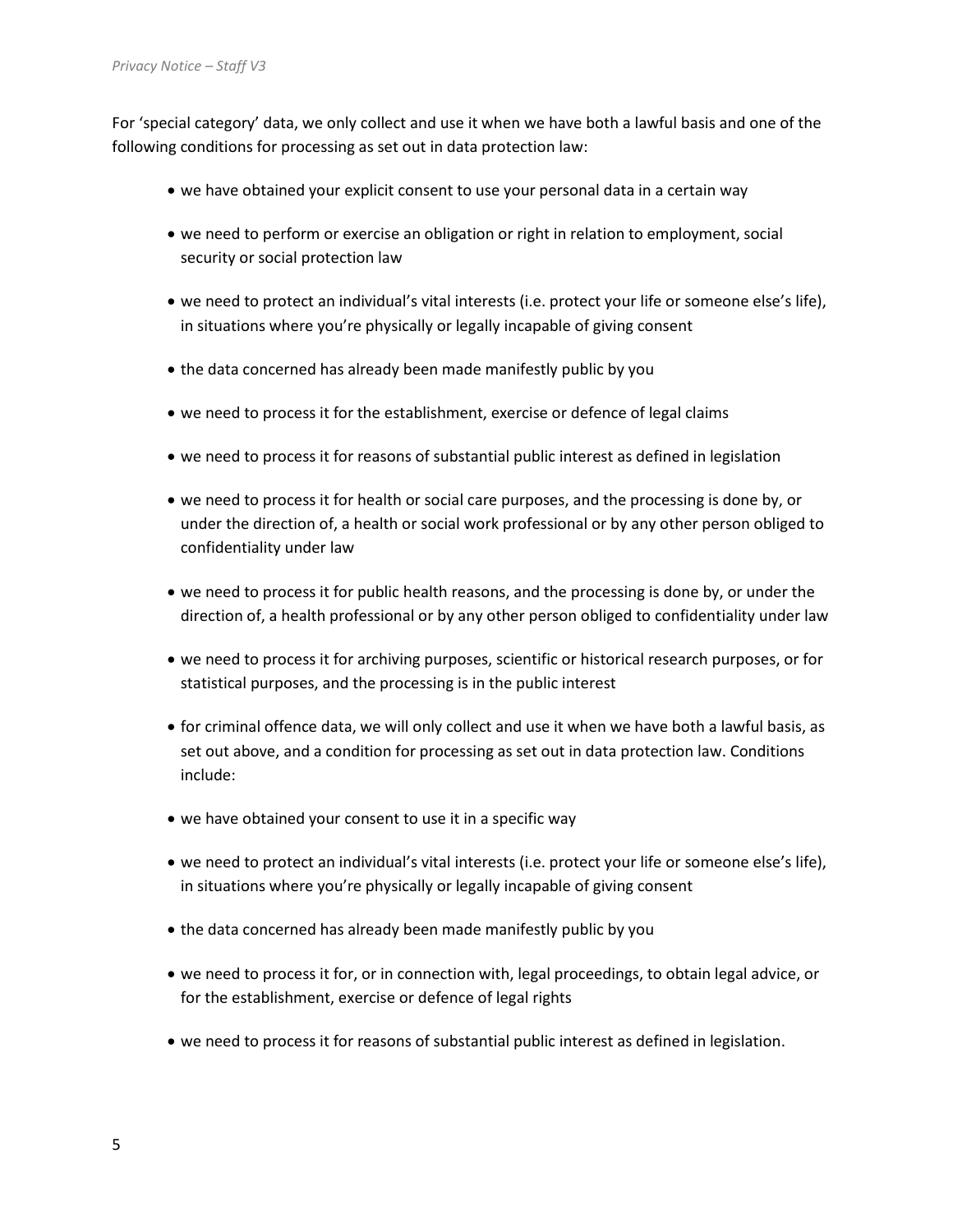# <span id="page-5-0"></span>6. Storing data

We keep personal information about the Trust workforce while they are working in a Trust school. We may also keep it beyond their employment at a Trust school if this is necessary in order to comply with our legal obligations. Our School Records Management Policy and School Records Retention Schedule set out how long we keep information. A copy of these are available from Trust schools on request.

# <span id="page-5-1"></span>7. Who we share information with

We do not share information about the Trust workforce with any third party without consent unless the law and this policy allows us to do so.

Where it is legally required, or necessary (and it complies with data protection law) we may share personal information with the following organisations subject, where appropriate, to receiving assurances regarding their own data protection procedures and protocols and that it is used only for the specific purpose intended:

- local authorities (to meet our legal obligations to share certain information with it)
- the Department for Education
- our regulators (e.g. Ofsted)
- suppliers and service providers
- financial organisations
- central and local government
- our auditors
- survey and research organisations
- health authorities and health and social welfare organisations
- professional bodies including advisers and consultants
- police forces, courts, tribunals.

#### <span id="page-5-2"></span>8. Why we share Trust workforce information

We share personal data with the Department for Education (DfE) on a statutory basis. This data sharing underpins workforce policy monitoring, evaluation, and links to school funding/expenditure and the assessment of educational attainment.

We are required to share information about members of our workforce with the DfE under section 5 of the Education (Supply of Information about the School Workforce) (England) Regulations 2007 and amendments.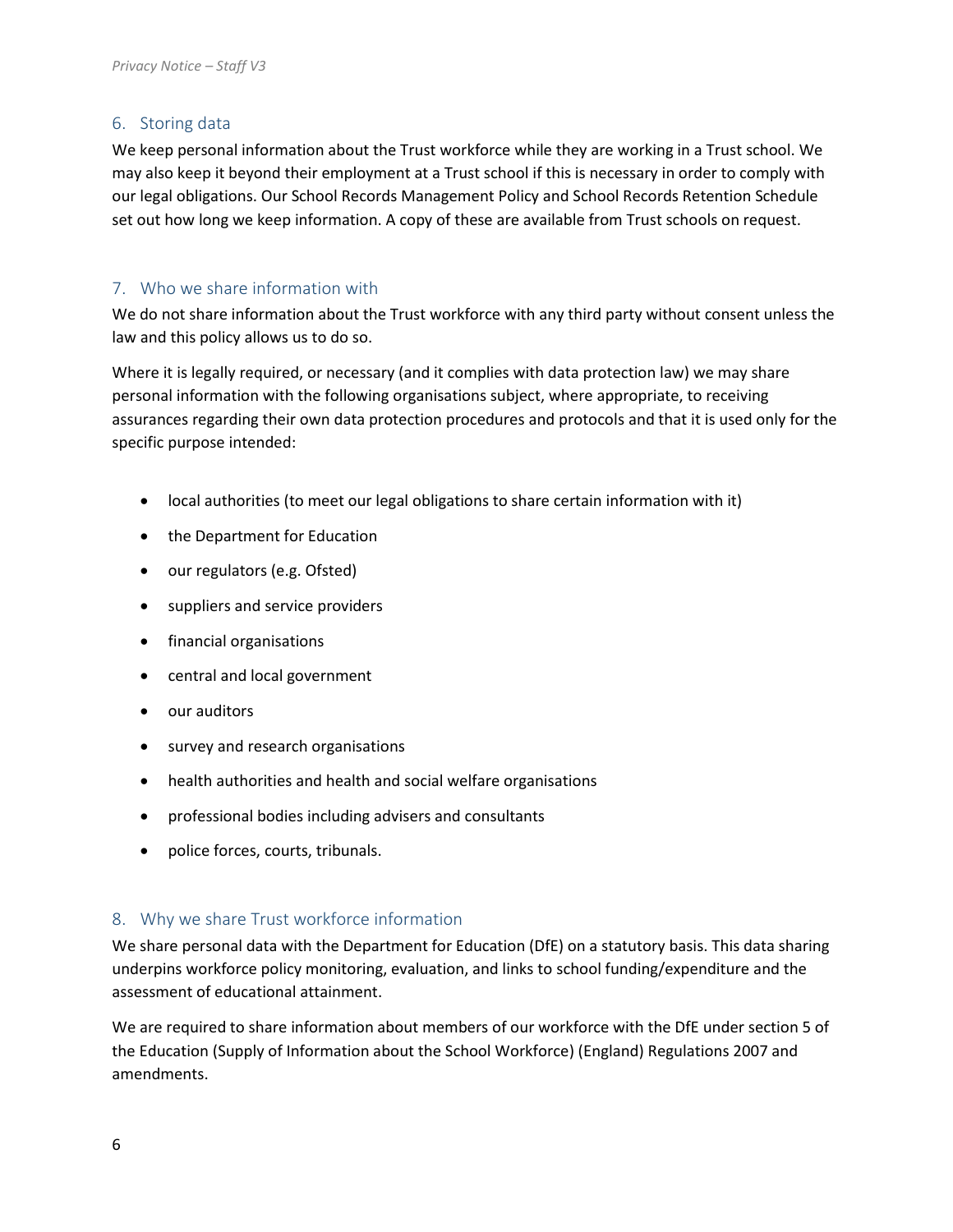Third Party data processors are subject to strict due diligence and assurances on information security and data protection compliance. Chosen providers are used solely to support the educational goals of the Trust and/or to provide electronic processing of routine administrative tasks and not for marketing purposes.

#### <span id="page-6-0"></span>9. Data collection requirements:

The DfE collects and processes personal data relating to those employed by schools (including multi academy trusts) and local authorities that work in state funded schools (including all maintained schools, all academies and free schools and all special schools including pupil referral units and alternative provision). All state funded schools are required to make a census submission because it is a statutory return under sections 113 and 114 of the Education Act 2005.

To find out more about the data collection requirements placed on us by the Department for Education including the data that we share with them, go to: [https://www.gov.uk/education/data-collection-and](https://www.gov.uk/education/data-collection-and-censuses-for-schools)[censuses-for-schools.](https://www.gov.uk/education/data-collection-and-censuses-for-schools)

The DfE may share information about Trust employees with third parties who promote the education or well-being of children or the effective deployment of school staff in England by:

- conducting research or analysis
- producing statistics
- providing information, advice or guidance.

The DfE has robust processes in place to ensure that the confidentiality of personal data is maintained and there are stringent controls in place regarding access to it and its use. Decisions on whether DfE releases personal data to third parties are subject to a strict approval process and based on a detailed assessment of:

- who is requesting the data
- the purpose for which it is required
- the level and sensitivity of data requested; and
- the arrangements in place to securely store and handle the data .

To be granted access to Trust workforce information, organisations must comply with its strict terms and conditions covering the confidentiality and handling of the data, security arrangements and retention and use of the data.

For more information about the DfE's data sharing process, please visit:

[https://www.gov.uk/data-protection-how-we-collect-and-share-research-data.](https://www.gov.uk/data-protection-how-we-collect-and-share-research-data)

To contact the DfE: [https://www.gov.uk/contact-dfe.](https://www.gov.uk/contact-dfe)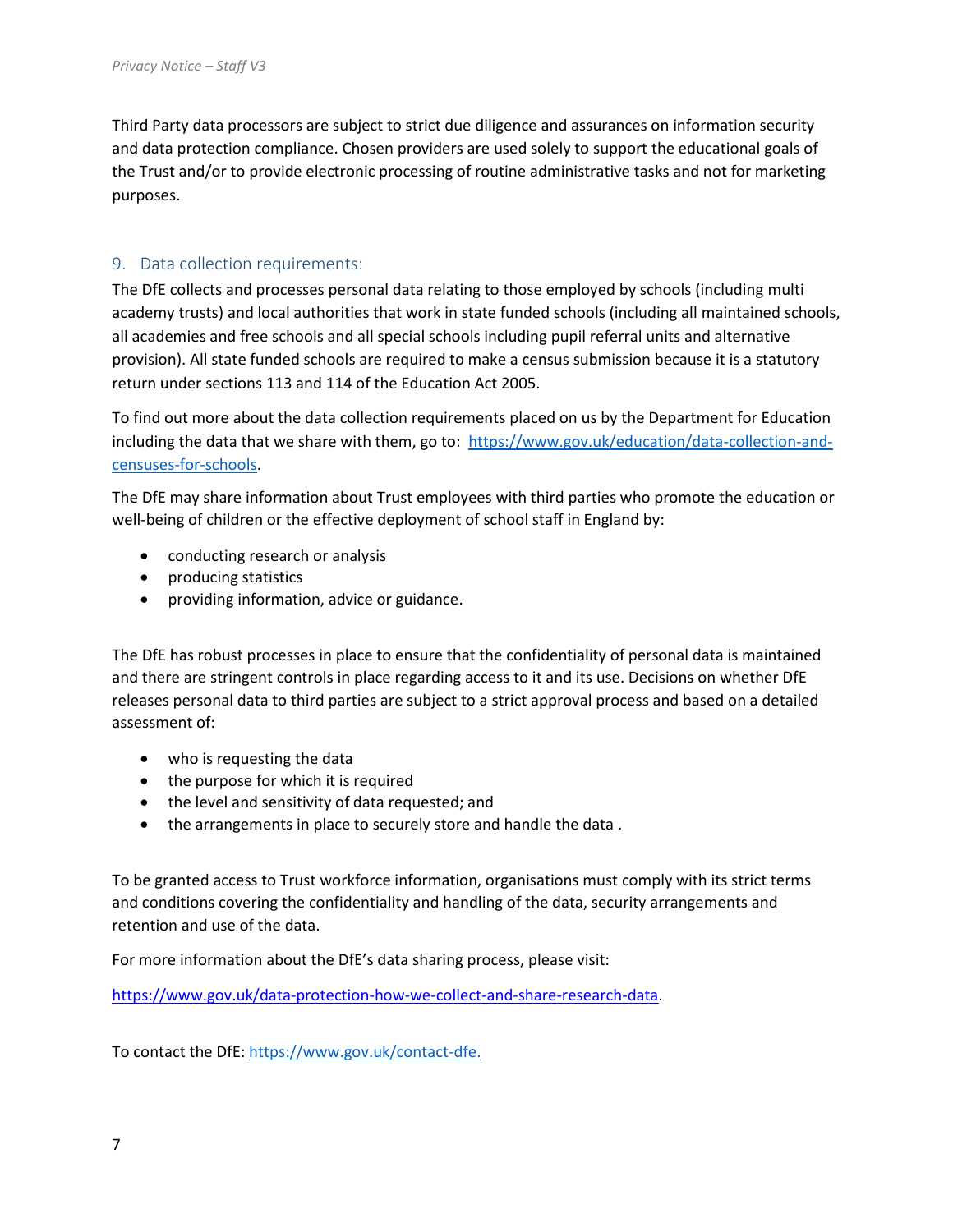# <span id="page-7-0"></span>10. Transferring data internationally

Where we transfer personal data to a country or territory outside the European Economic Area (or the UK post-Brexit), we will do so strictly in accordance with data protection law.

#### <span id="page-7-1"></span>11. Your rights

#### <span id="page-7-2"></span>11.1. Requesting access to your personal data

Individuals have a right to make a **'subject access request'** to gain access to personal information held about them.

If you make a subject access request, and if we do hold information about you, we will:

- give you a description of it
- tell you why we are holding and processing it, and how long we will keep it for
- explain where we got it from, if not from you
- tell you who it has been, or will be, shared with
- let you know whether any automated decision-making is being applied to the data, and any consequences of this
- give you a copy of the information in an intelligible form.

Individuals also have the right for their personal information to be transmitted electronically to another organisation in certain circumstances.

If you would like to make a request please contact the Headteacher or School Business Manager in the first instance.

#### <span id="page-7-3"></span>11.2. Other rights

You also have the right to:

- object to processing of personal data that is likely to cause, or is causing, damage or distress
- prevent processing for the purpose of direct marketing
- object to decisions being taken by automated means
- in certain circumstances, have inaccurate personal data rectified, blocked, erased or destroyed; and
- claim compensation for damages caused by a breach of the Data Protection regulations.

To exercise any of these rights, please contact us using the information below.

#### <span id="page-7-4"></span>12. Complaints

We take any complaints about our collection and use of personal information very seriously.